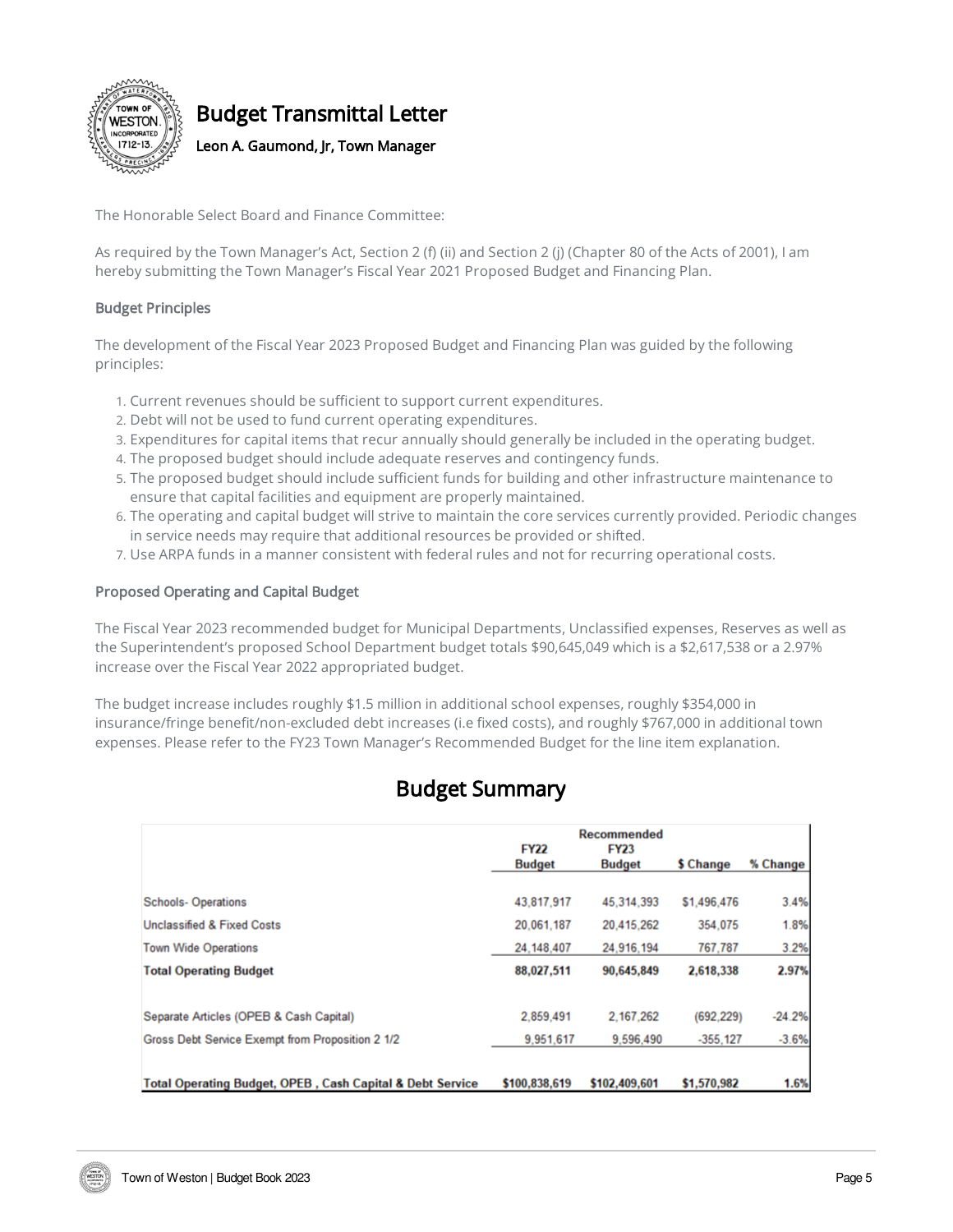## Budget Summary by Category



## Proposed Revenue

Property taxes are the largest single revenue source for the Town and provides roughly 85% of total operating revenues. Property taxes are levied on real property (land and buildings) and personal property (equipment) used by Weston's non-manufacturing business firms. In accordance with State Law, the Town's Board of Assessors determines the fair market value of all taxable real property. As you probably know, the Town is heavily reliant upon residential taxes as a main source of the Town's revenues; usually in the 95% range. This highlights the need for addition commercial and industrial ventures in the community.

As the Town's primary revenue source, the Fiscal Year 2023 property tax levy limit is expected to be \$81,018,447, which is an increase of \$3,540,952 or a 4.6% increase over FY2022. We have certified that the total available for appropriation to be \$92,812,311 which is comprised of property taxes, state aid, local receipts, other revenue, and the utilization of 2,100,000 in free cash.

## Exempt Debt Service

Exempt debt service is principal and interest payments on bonds issued for projects that have previously been approved by Town Meeting and voted to be excluded from the limits of proposition 2½. Fiscal Year 2023 net exempt debt service is projected to be \$9,507,179, a decrease of roughly \$323,000 or minus 3.3% over Fiscal Year 2022 net exempt debt service. Debt service on proposed capital projects to be considered at Annual Town Meeting is not included in the FY2023 budget; because of the expected timing of the borrowing, it will not be an impact on the budget until FY2024. Assuming approval of a debt exclusion question on the Annual Town Election ballot and approval of the proposed projects at Annual Town Meeting, the estimated amount of projects to be added to outstanding exempt debt in FY2023 is \$2,996,175.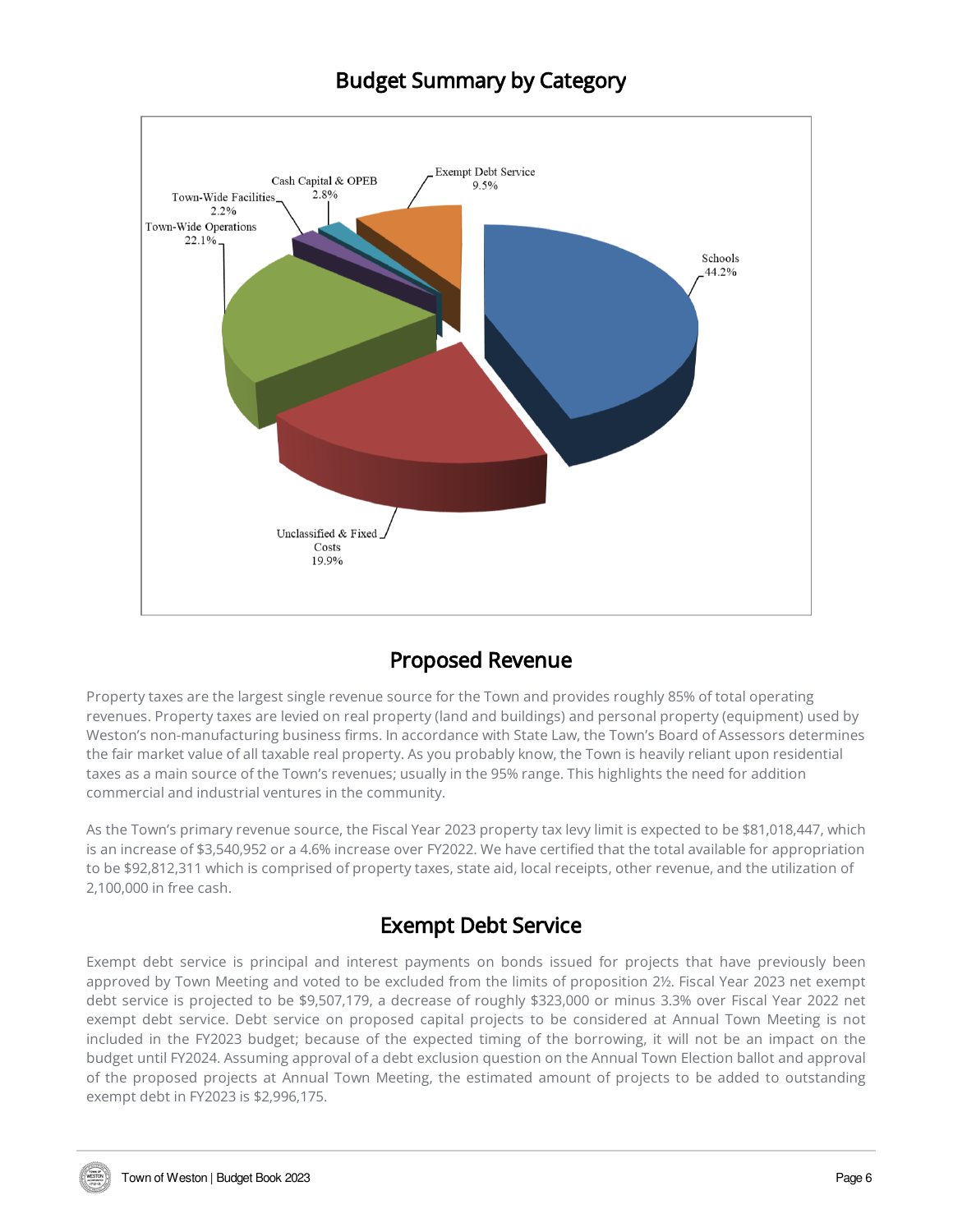# Proposed Budget and Financing Plan

There are a number of aspects of this Plan that should be highlighted:

- 1. School Department Budget Under the Town Manager Act, the School Department budget is submitted directly to the Finance Committee and, therefore, is not included in this document except in summary form. It is expected that the School Committee will approve its recommended budget in the next few months. In order to provide a general view of the overall Town and School budget, we have included in this document the Superintendent's proposed budget, as submitted to the School Committee.
- 2. Revenue Projections The Revenue Projection Table includes the Fiscal Year 2023 detailed revenue projections to support this proposed budget.
- 3. Budget Summary The Budget Comparison Table provides a summary of budget recommendations for all Town departments. Detailed budget recommendations can be found as well.
- 4. Level Service Budget Requests In Budget guidance from the Select Board, Department managers were asked to submit "level service budgets" for Fiscal Year 2023. A level service budget is that amount of funding required to deliver the same level of services in Fiscal Year 2023 as was provided in Fiscal Year 2022. Only increases for contractual, mandated or known additional costs were allowed.
- 5. New Budget Requests Municipal department managers were asked to prepare a separate request for any additional staffing, services and capital budget items proposed. Recommended new municipal requests to address increased demands for service result in an increase of \$486,140. These requests are included in the budget narrative for each departmental budget and in the budget column labeled "Town Manager's Recommendation-New Requests."
- 6. Reserve Policy This Proposed Budget and Financing Plan includes the continued implementation of the Reserve Policy updated by the Board of Selectmen in 2017. I am pleased with the efforts that Weston has made in improving reserves, which is especially important to bond rating agencies when evaluating the Town's Aaa credit rating. I will note that the Select Baord is working on updates to the Town's Reserve Policy this year.
- 7. Capital Requests Also included is the Fiscal Year 2023 Proposed Budget and Financing Plan include capital requests proposed by funding source. Capital requests are those items generally costing more than \$25,000 and having a useful life of more than five years. In addition, a five year projection of future capital projects is included.
- 8. Debt Exclusion Consideration– In prior years, the Board of Selectmen has placed before the voters Proposition 2½ debt exclusion questions for various capital projects approved or to be considered by Town Meeting. Included in the Budget Documents are those capital projects recommended for Fiscal Year 2023 that the Board of Selectmen will want to consider as debt exclusion questions.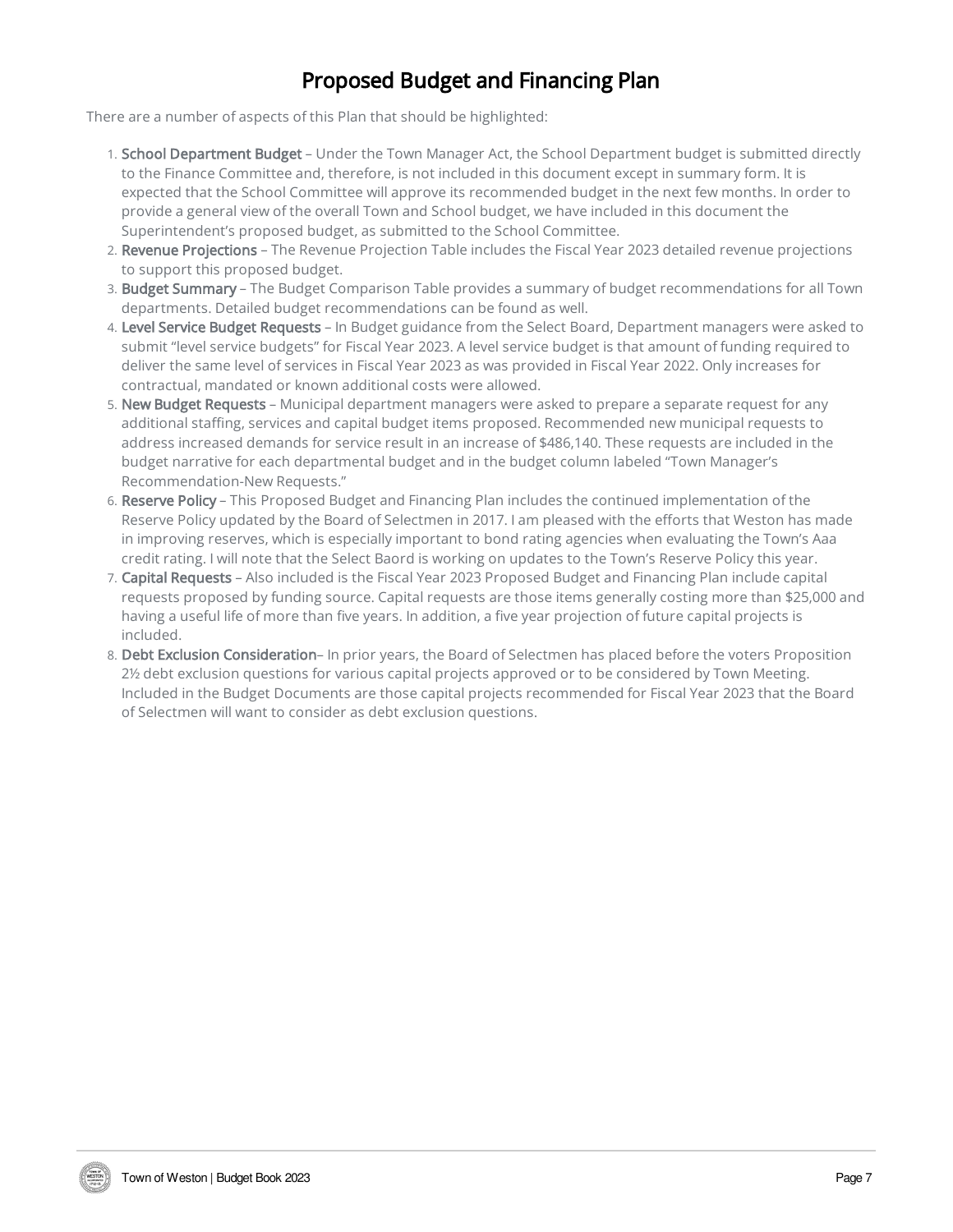# Budget Initiatives

Every year there are additions to level service proposed because of increased demand for services, and Fiscal Year 2023 is no exception. Below are some of the new budget initiatives found in the Fiscal Year 2023 budget.

#### DPW – Town Center Expenses – \$199,500

As you know we completed the Town Center Improvement Project this past year. The new project has had a transformative effect for the Town for years to come. I would have brought forward a request to fund some of amenities and support for the project to the Fall (2021) Town Meeting however that meeting was canceled due to concerns about COVID. This line covers cost necessary to maintain and service the large Banner Poles (bucket truck and basic material costs), flags and poles for the flag mounts, the purchase of small banners and basic matierial costs, additional turf management costs for the new areas to be maintained and a few hours of overtime.

#### Facilities/Schools – Snow removal equipment – \$115,000

This piece of equipment will replace a 20 year piece of equipment used to remove snow on the school grounds. The proposed machine will have the ability to clear and remove piles of snow at the corners and intersections of the school campuses.

#### Fire Department – Additional Firefighter – \$98,000

This is the only personnel addition in my FY23 recommended Town Manager Budget. After several years of discussion and planning, I have included the funding necessary for an additional firefighter. The Fire Department has shown a need to increase the last of the four work groups to eight firefighters scheduled for each work group. With the addition of two firefighters four years ago and then a firefighter two years ago, this last firefigther will round out each of the four work groups to eight scheduled firefighters.

#### Information Technology – Software Services – \$44,600

COVID/remote work/Security concerns has seen an increase in demand for IT software over last couple of years. This request includes the Office 365 subscription (\$35,000) as well as Windows Server 2019 licenseing (\$9,600).

#### Police - TASERS - \$10,000

This year the Weston Police Department will join over 300 other Massachusetts communities who outfit their oficers with TASERS. Police officers are constantly looking for training and tools to reduce the possible use of deadly force situations. TASERS provide our officers more options when attempting to deesscalate a volitile situation.

#### Miscellaneous - \$9,040

There are a small handful of new requests totaling \$9,040 to cover library solid waste costs, emergency communications and a new expense line within facilities for sustainability purposes.

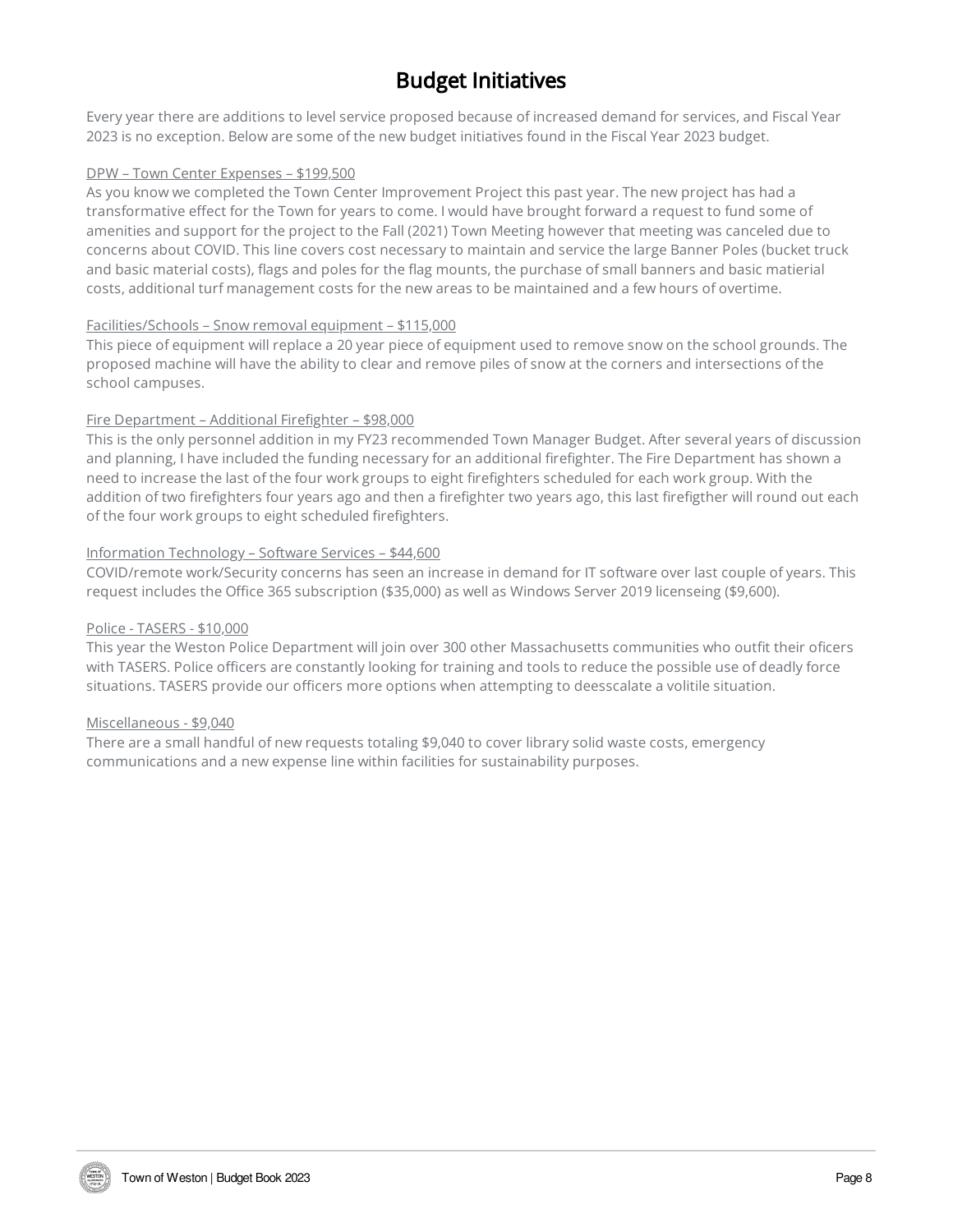# Other Budget Highlights

#### Salaries

The Town is beginning collective bargaining for new contracts for 5 contracts on the Town side of government and several more on the School side. Negotiations with unions are conducted by the School Committee for School unions and by the Town Manager in consultation with the Board of Selectmen for Municipal unions.

#### Benefits

The projected group health/life/medicare insurance budget for all employees is expected to be roughly the same cost for FY23. The increase for the Middlesex Retirement System is \$390,786 or 6.6%. Although the Town's pension liability is roughly 50% funded, according to the most recent actuarial study, Middlesex Retirement System is required to fully fund the liability by 2037 (recently changed from 2035). The Town maintains a Pension Stabilization Fund with approximately \$435,727 that can be used to smooth extraordinary increases in this appropriation, if needed. For OPEB, I am proposing contributing \$2,167,262 to the trust fund maintained for the purpose of funding this long term liability over 30 years for retiree health insurance.

#### Energy Savings

As a designated Green Community, Weston has taken a number of steps to make the operation of its buildings and facilities more energy efficient, thus saving energy costs. Of particular note is the impact of solar panels that were installed on the Town's landfill and also on the roof of the DPW building, which produced savings to the Town in electricity costs for Town buildings. The FY2023 recommended budget includes a conservative estimate of \$400,000 in anticipated savings as a result of the solar panels.

## Capital Budget

Included in the Budget Documents is the Town's Annual Capital Budget and Capital Improvement Program (CIP). The table below lists the capital requests being made for FY2023.

The recommended FY2023 Capital Budget totals \$12,982,396, of which \$2,996,175 will be proposed for borrowing with excluded debt, \$5,278,000 for borrowing with enterprise fund debt, \$205,000 from enterprise fund retained earnings, and \$4,237,314 from both general fund and cash capital. It should be noted that funding for all recommended FY2023 projects requiring borrowing must be approved through separate warrant articles that will be proposed at the Annual Town Meeting.

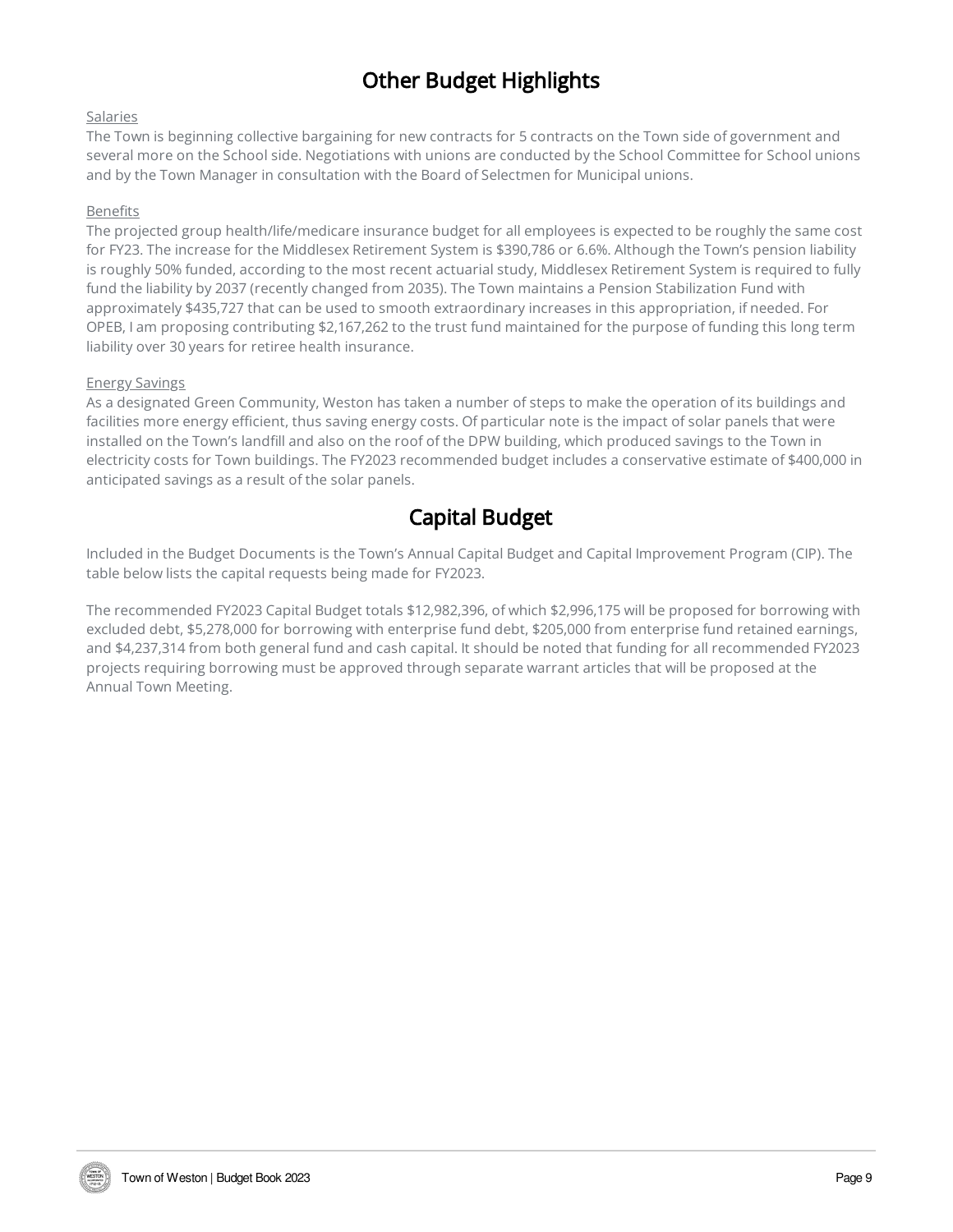| <b>PROJECTS BY DEPARTMENT</b>                          | <b>FUNDING SOURCE</b>                   | <b>AMOUNT</b> |
|--------------------------------------------------------|-----------------------------------------|---------------|
| <b>DEPARTMENT OF PUBLIC WORKS</b>                      |                                         |               |
| Drainage Improvements                                  | <b>Excluded Debt</b>                    | 450,000       |
| Route 20/Highland Street Intersection Improvements     | <b>Excluded Debt</b>                    | 413,400       |
| <b>Cherry Brook Culverts</b>                           | <b>Excluded Debt</b>                    | 825,375       |
| Sherburn Circle Over Bole Brook Culvert                | <b>Excluded Debt</b>                    | 480,000       |
| Roadway Improvements                                   | <b>Operating Budget</b>                 | 1,800,000     |
| Departmental Equipment                                 | <b>Operating Budget</b>                 | 414,000       |
| <b>Banners</b>                                         | <b>Operating Budget</b>                 | 48,000        |
| <b>Sidewalk Reconstruction</b>                         | <b>Operating Budget</b>                 | 260,000       |
| Stone Retaining Wall Repairs                           | <b>Operating Budget</b>                 | 10,000        |
| Guardrail Improvements                                 | <b>Operating Budget</b>                 | 50,000        |
| Monitoring Groundwater- Landfill                       | <b>Operating Budget</b>                 | 30,000        |
| <b>Stormwater Permitting Compliance</b>                | <b>Operating Budget</b>                 | 47,500        |
| Traffic & Sidewalk Committee                           | <b>Operating Budget</b>                 | 50,000        |
| Cemetery Improvements                                  | <b>Operating Budget</b>                 | 13,500        |
| <b>SUBTOTAL</b>                                        |                                         | \$4,891,775   |
| <b>FACILITIES TOWN-WIDE</b>                            |                                         |               |
| Town-Wide Facilities Improvements                      | <b>Operating Budget</b>                 | 715,548       |
| Snow Removal Equipment                                 | <b>Excluded Debt</b>                    | 115,000       |
| Asphalt Replacement Country School Bus Loop            | <b>Operating Budget</b>                 | 49,160        |
| <b>SUBTOTAL</b>                                        |                                         | \$879,708     |
| <b>FIRE DEPARTMENT</b>                                 |                                         |               |
| Air Supply Van                                         | <b>Excluded Debt</b>                    | 325,000       |
| Breathing Air Compressor                               | <b>Operating Budget</b>                 | 40,000        |
| Equipment & Apparatus                                  | <b>Operating Budget</b>                 | 20,000        |
| <b>Emergency Management</b>                            | <b>Operating Budget</b>                 | 2,000         |
| <b>SUBTOTAL</b>                                        |                                         | \$387,000     |
| <b>POLICE DEPARTMENT</b>                               |                                         |               |
| Vehicles, Equipment & Maintenance                      | <b>Operating Budget</b>                 | 180,000       |
| <b>Tasers</b>                                          | <b>Operating Budget</b>                 | 15,000        |
| <b>SUBTOTAL</b>                                        |                                         | \$195,000     |
| <b>INFORMATION SYSTEMS</b>                             |                                         |               |
| Computer Hardware/Software                             | <b>Operating Budget</b>                 | 114,080       |
| Capital Information Technology Update Phase II         | <b>Excluded Debt</b>                    | 387,400       |
| <b>TOWN MANAGER</b>                                    |                                         | 501,480       |
| Professional/Consulting Services                       | <b>Operating Budget</b>                 | 80,000        |
| Town Hall Equipment                                    | <b>Operating Budget</b>                 | 3,000         |
|                                                        |                                         | 83,000        |
| <b>SCHOOL DEPARTMENT</b>                               |                                         |               |
| School - Bus Replacement (3)                           | <b>Operating Budget</b>                 | 295,526       |
| <b>SUBTOTAL</b>                                        |                                         | \$295,526     |
|                                                        |                                         |               |
| <b>RECREATION DEPARTMENT</b><br><b>Rack Body Truck</b> | <b>Retained Earnings</b>                | 45,000        |
| Tennis Court Resurface                                 | <b>Retained Earnings</b>                | 60,000        |
| <b>SUBTOTAL</b>                                        |                                         | \$105,000     |
|                                                        |                                         |               |
| <b>BROOK SCHOOL APARTMENTS</b>                         |                                         |               |
| Repairs & Replacements                                 | <b>Enterprise Fund Operating Budget</b> | 196,407       |
| Capital Improvements                                   | <b>Retained Earnings</b>                | 100,000       |
| <b>SUBTOTAL</b>                                        |                                         | \$296,407     |
| <b>WATER ENTERPRISE</b>                                |                                         |               |
| Water Hydrant Rehab Program                            | <b>Enterprise Fund Operating Budget</b> | 40,000        |
| Water Storage Tank Program                             | <b>Enterprise Fund Operating Budget</b> | 12,000        |
| Water Large Meter Replacement Program                  | <b>Enterprise Fund Operating Budget</b> | 17,500        |
| Paines Hill Tank Replacement                           | <b>Enterprise Fund Debt</b>             | 4,600,000     |
| Water Main Rehab Program                               | <b>Enterprise Fund Debt</b>             | 678,000       |
| <b>SUBTOTAL</b>                                        |                                         | \$5,347,500   |
|                                                        |                                         |               |
| <b>TOTAL FY23 CAPITAL BUDGET</b>                       |                                         | \$12,982,396  |

WESTON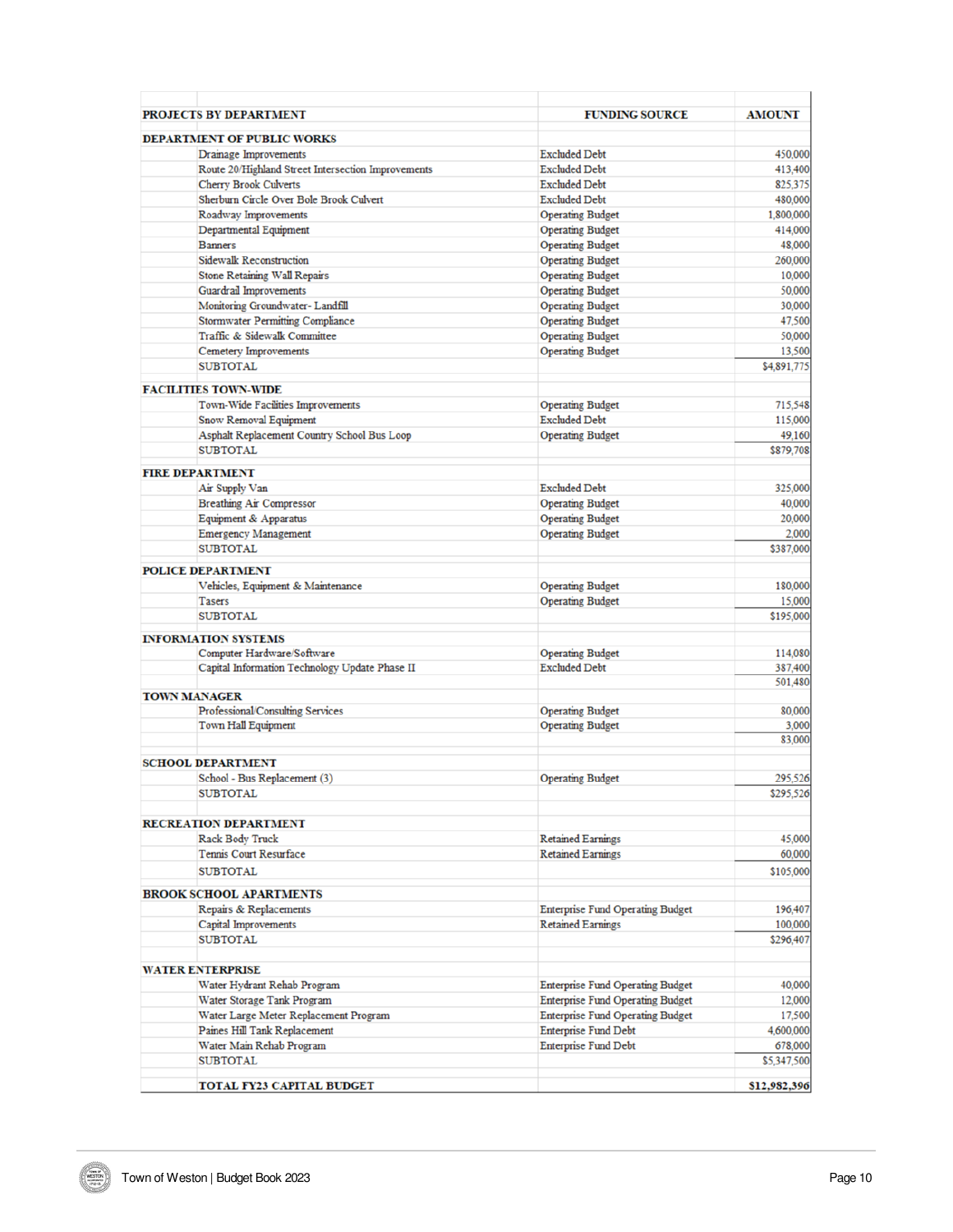# Capital Funding Sources



WESTON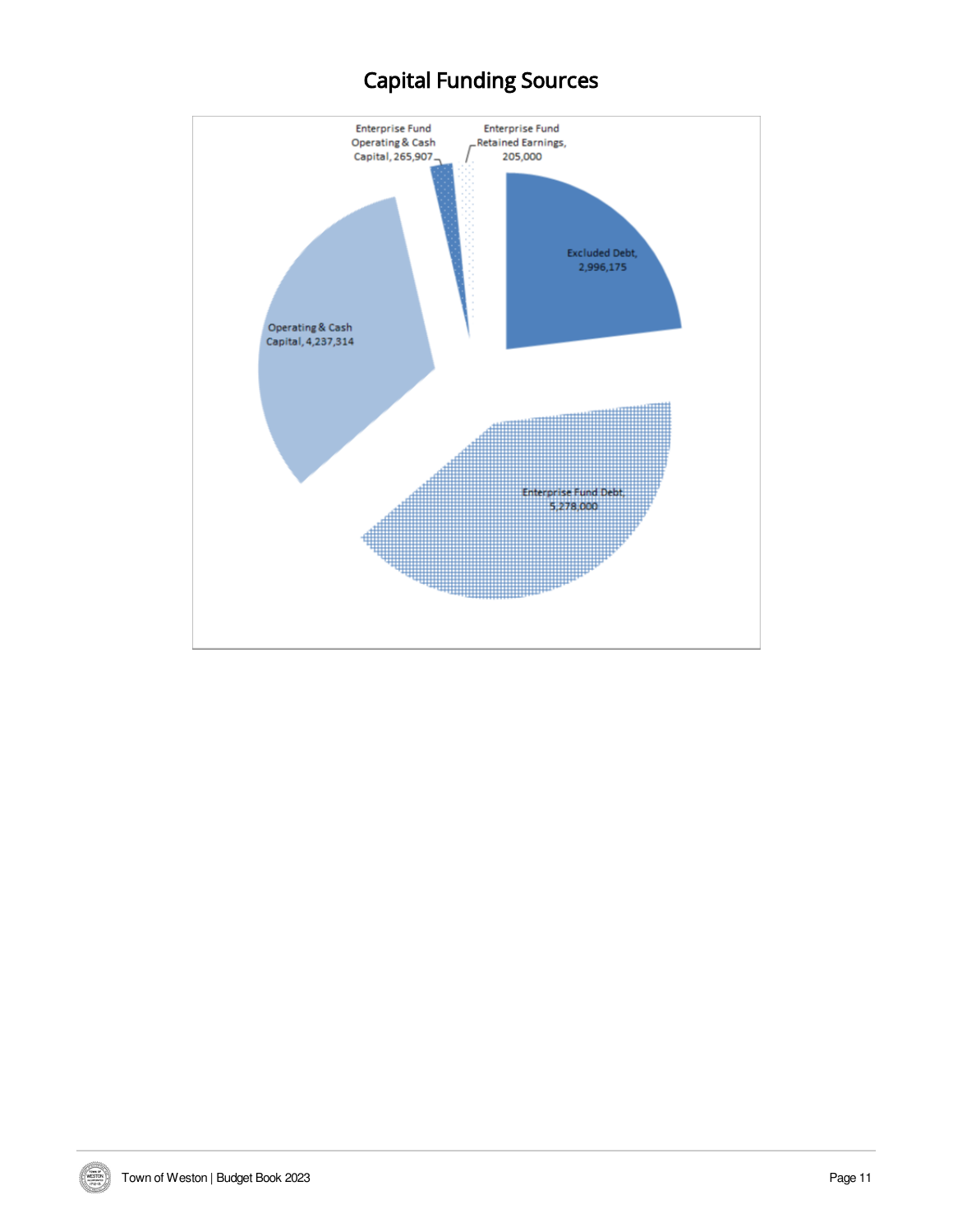# How does the recommended budget support the Select Board's stated priorities?

How does the recommended FY2023 Budget support the Select Board's stated priorities?

Following are projects and priorities on which the Select Board is currently focusing that are addressed in the FY2022 budget:

- 1. Accelerate roadway maintenance; and B) Develop plan with resources required to improve roadway maintenance so all roads can receive a score of 70 or greater by 2028. I am proposing an appropriation for roadway improvements to \$1,800,000 which will help us greatly achieve the stated roadway improvement goal.
- 2. Water master plan improvements This proposes funds for the water tank replacement at Paine's Hill (\$4,600,000) and water main replacements/rehabilitation (\$678,000)
- 3. Josiah Smith Tavern (JST) Re-Use project. This project is nearing completion in the construction phase. This budget includes costs to operate the JST until the Town finalizes its master lease agreement for the property.
- 4. Assist in progressing the Rte. 20 and the Rte. 30 Transportation Improvement Plan projects through to obtain state funding. Consulting funds for the Traffic & Sidewalk Committee are there to support this effort.
- 5. Improve cell phone service. This project is in the study phase with consulting fees planned in the Select Board's consultant line item.

## Acknowledgements

Preparing a budget document with this level of detail is a significant undertaking. I would like to express my appreciation to all of the Town's department managers and board and committee members who contributed to the development of this budget. I would like to offer special thanks to Finance Director/Town Accountant Susan Kelley for coordinating and overseeing the budget process, working with Financial Analyst Charles Young, to prepare the budget spreadsheets, debt service and revenue projections, and other analysis. Assistant Town Manager/Human Resources Director Lisa Yanakakis prepared, analyzed and confirmed amounts needed for costs related to employee benefits and salary changes. Weston has a great team in the community and I am proud to work with them.